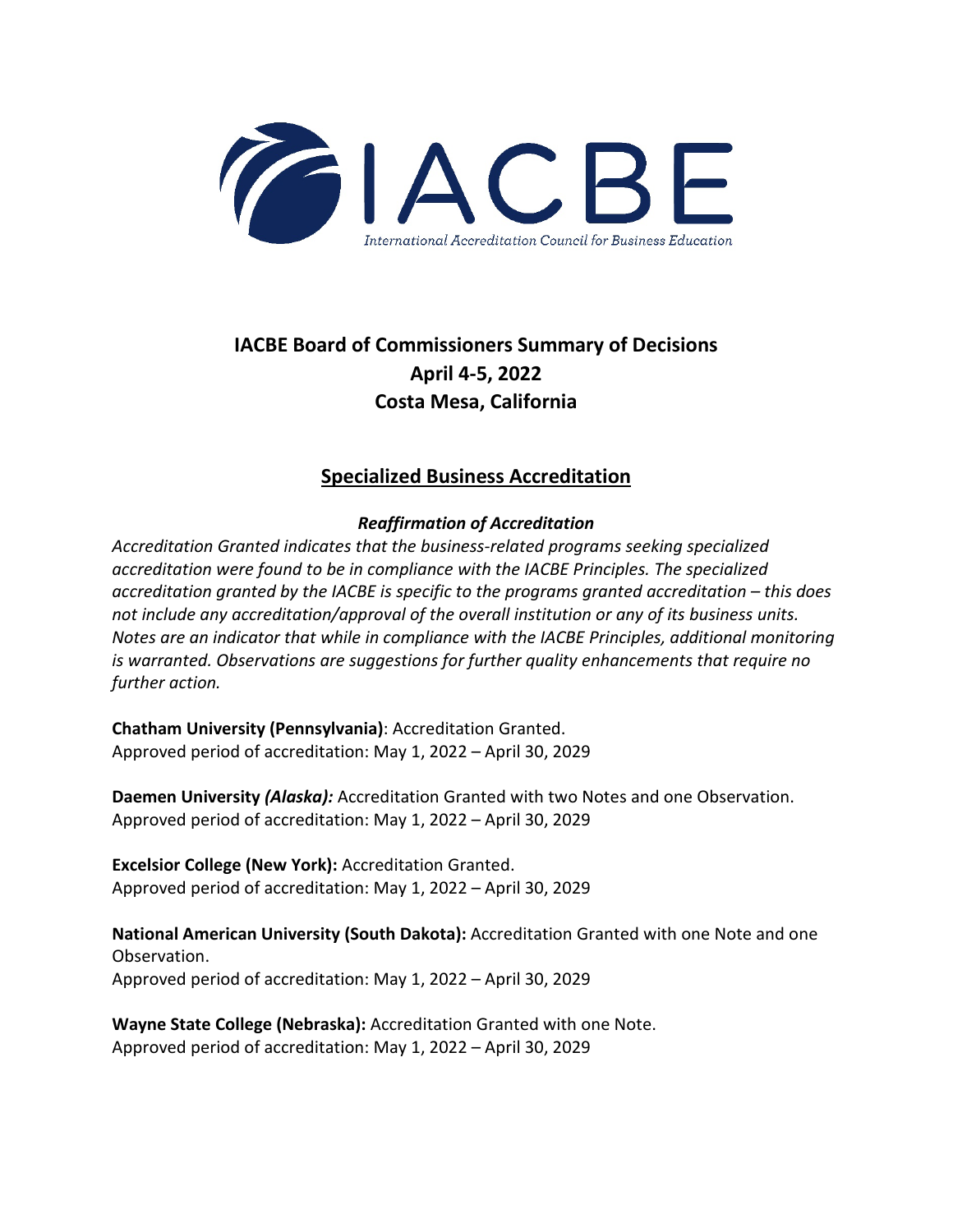## **Specialized Accounting Accreditation**

#### *Reaffirmation of Accreditation*

*Accreditation Granted indicates that the accounting-related programs seeking specialized accreditation were found to be in compliance with the IACBE Principles. The specialized accreditation granted by the IACBE is specific to the programs granted accreditation – this does not include any accreditation/approval of the overall institution or any of its business units. Notes are an indicator that while in compliance with the IACBE Principles, additional monitoring is warranted. Observations are suggestions for further quality enhancements that require no further action.*

**Daemen University** *(Alaska):* Accreditation Granted. Approved period of accreditation: May 1, 2022 – April 30, 2029

### **Other Decisions**

### *Candidacy Reviews*

*Candidacy Granted indicates successful completion of the IACBE's candidacy requirements, and eligibility to proceed in seeking specialized accreditation for business-related and/or accountingrelated programs.*

**International School of Business (Tunisia):** Tabled, pending additional information.

**Shawnee State University (Ohio)***:* Candidacy Granted. Candidacy period expires April 30, 2027.

**St. Elizabeth University (New Jersey)***:* Candidacy Granted. Candidacy period expires April 30, 2027

**St. George's University (West Indies)***:* Candidacy Granted. Candidacy period expires April 30, 2027

#### *New Programs*

*Accreditation Granted indicates that the program was found to be in compliance with the IACBE Principles and has been added within the existing IACBE Grant of Accreditation. Notes are an indicator that while in compliance with the IACBE Principles, additional monitoring is warranted. Observations are suggestions for further quality enhancements that require no further action.*

**University of the Cumberlands (Kentucky):** Accreditation Granted with one Note and one Observation for the Master of Science in Global Business with Blockchain Technology.